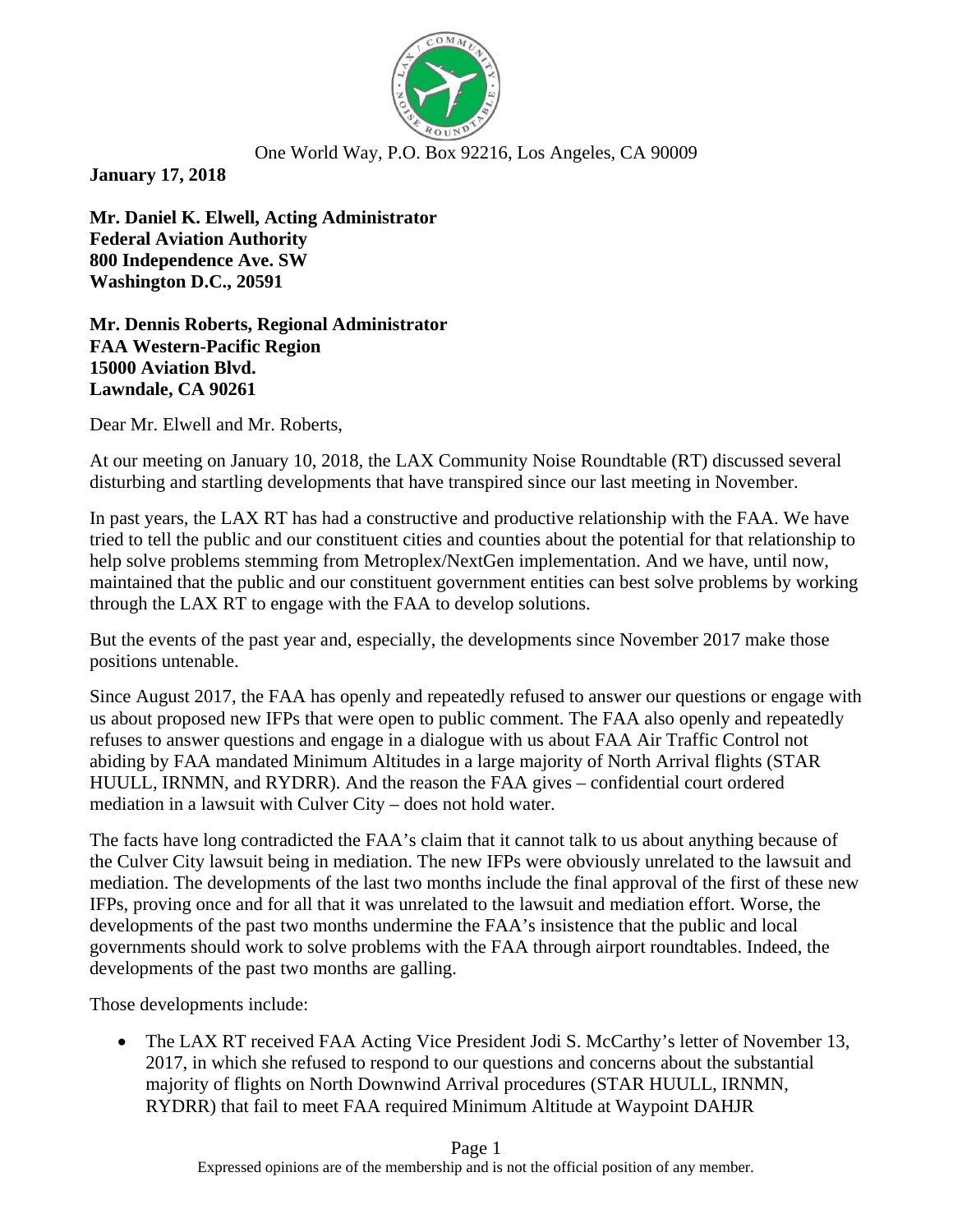

One World Way, P.O. Box 92216, Los Angeles, CA 90009

(approximately at Jefferson Blvd & Redondo Blvd in the City of Los Angeles). Ms. McCarthy asserted court ordered confidential mediation with Culver City as the reason why the FAA could not respond.

- We experienced an improvement in flight altitudes at DAHJR in November, which was audible to residents and demonstrated that improvement is possible.
- And then a severe deterioration of flight altitudes at DAHJR in December, in which the percentage of flights under the FAA Minimum Altitude of 6,000 feet rose to 71% and the percentage of flights with very low altitudes below 5,000 hit an unfortunate record high.
- Effective December 7, 2017, the FAA published SADDE 8, with the documents posted on the FAA IFP Information Gateway on December 20, 2017. This is significant because SADDE 8 was one of the proposed new IFPs about which the FAA refused to answer questions or discuss with us, even though it had been open to public comment and thus subject to FAA rules and Federal law requiring the sharing of information with the public to enable informed comment.
- Last, on January 10, 2018, we learned from reporting in the Los Angeles Times that the City of Newport Beach had reached settlement terms in its lawsuit against the FAA.

While the FAA has refused to even talk with us about new IFPs open for public comment and about ways to rectify the high failure rate for altitudes at DAHJR, we see that the City of Newport Beach succeeded through a lawsuit in negotiating a major revamp of a complex SID procedure for departures from John Wayne Airport.

This new curving SID at John Wayne Airport is a much bigger and more complex change than anything we have tried to discuss with the FAA in relation to LAX North Arrivals.

In the Los Angeles Times report on the successful negotiations between the City of Newport Beach and the FAA, this statement by the City Manager, Dave Kiff, caught our attention: "The FAA really did work with us on this, and I think not only were our goals accomplished but we established a new positive relationship with the FAA that I hope will help us going forward."

We wish we could say that the "FAA really [does] work with us," but we cannot.

The FAA's final approval and publication of STAR SADDE 8 demonstrates conclusively that it has nothing to do with mediation in the Culver City lawsuit. The mediation has not (yet) produced a settlement and the lawsuit is still active, yet the FAA designed SADDE 8, opened it to public comment in August/September 2017, and now has approved it. SADDE 8 is definitively unrelated to the mediation with Culver City, yet the FAA has refused to answer our questions about it based on the spurious claim of court ordered confidentiality.

This kind of refusal to provide information to the public during approval processes violates FAA rules and Federal law. Several lawsuits, including the suits filed by Phoenix and Newport Beach, raised similar issues.

The final approval of a new rule or regulation opens a window for timely filing of challenges in court. The LAX RT does not have the capacity to file lawsuits, nor can we offer legal advice to our constituent members or the public.